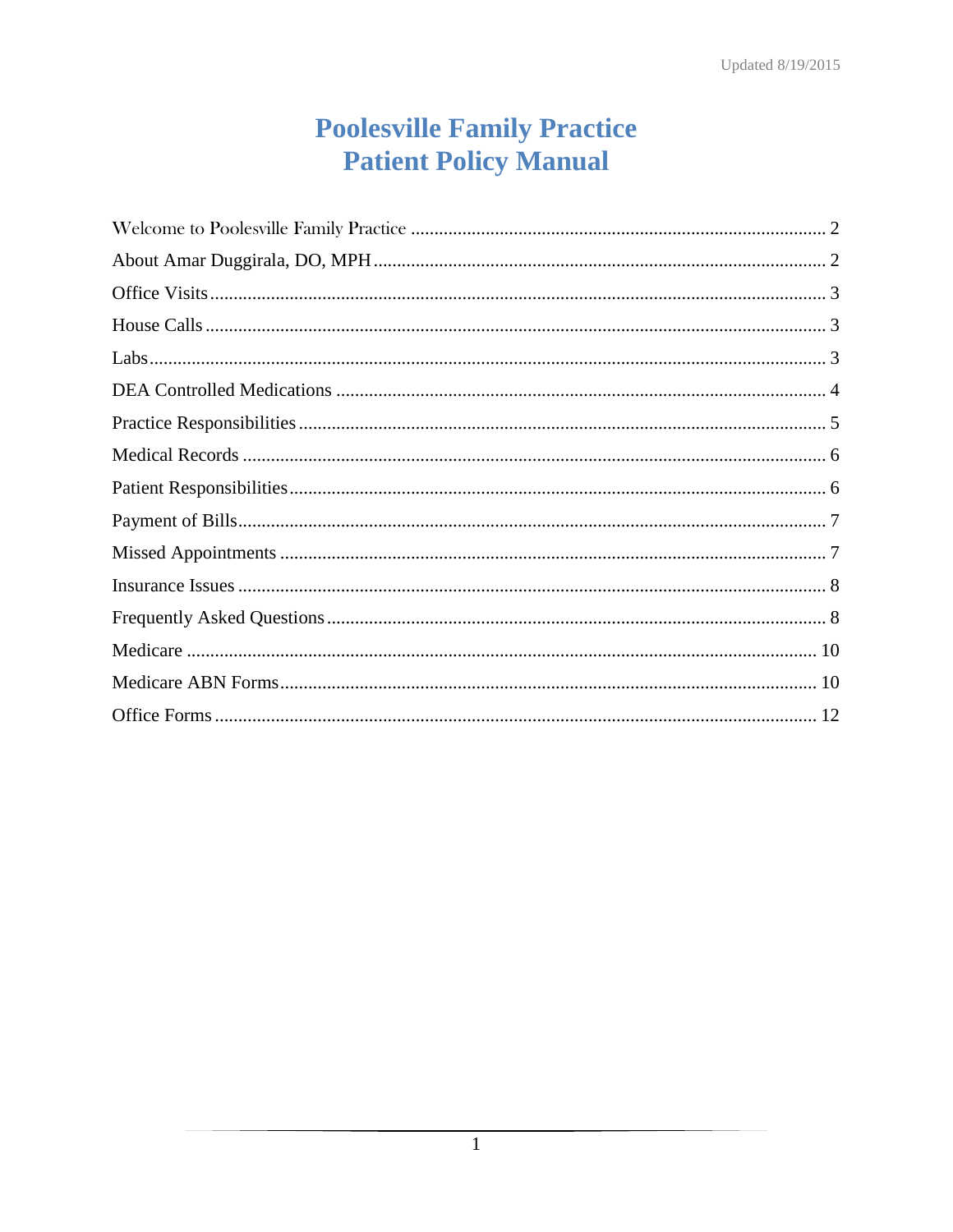# Welcome to Poolesville Family Practice

We are here to provide you with personalized and comprehensive primary care for the entire family.

Choosing a family physician is the most important medical decision you make for you and your family. As a family physician, Dr.Duggirala can evaluate and treat most of your medical problems and can decide when further testing is necessary. If the need arises, Dr.Duggirala can also recommend the best specialist for your needs.

### About Amar Duggirala, DO, MPH

Dr. Duggirala is board certified in Family Medicine. He has been practicing in Poolesville since 2006. He completed his Bachelors degree at the College of Environmental & Biological Sciences at Rutgers University. Dr. Duggirala earned his medical degree from Midwestern University - Arizona College of Osteopathic Medicine. He completed his family medicine residency at Georgetown University/Providence Hospital. He also served as chief resident at Georgetown in the Department of Family Medicine.

He went on to do a primary care research fellowship through a joint program at the University of Maryland School of Medicine and the Johns Hopkins University Medical School. He has also earned a Master degree in Public Health from the Johns Hopkins Bloomberg School of Public Health.

He has published research and presented at national medical research meetings. His areas of research have included quality of medical care and pediatric obesity. He has also received two national awards for his research work in quality of medical care. Dr. Duggirala's interests include pediatrics, care of chronic diseases (such as diabetes, hypertension, and high cholesterol), and preventive medicine. He does practice a full scope of family medicine which includes minor surgery, orthopedics and sports medicine, and gynecology.

In his spare time, Dr. Duggirala enjoys traveling with his wife, cycling, reading historical novels, and playing with his sons.

To learn more about Family Medicine and Family Physicians, visit [www.familydoctor.org](http://www.familydoctor.org/)

To learn more about Osteopathic Physicians, visit [www.osteopathic.org](http://www.osteopathic.org/)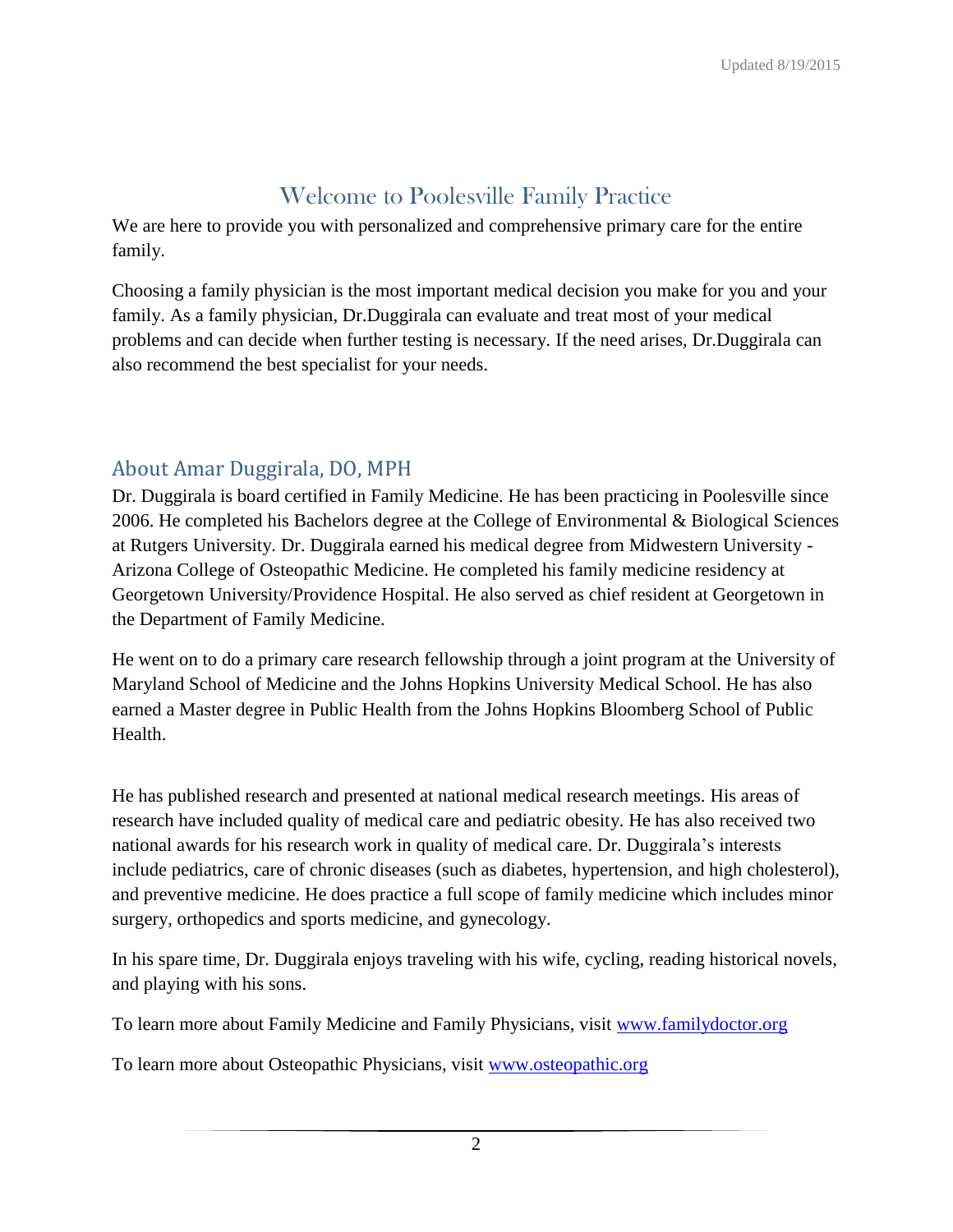# Office Visits

As a family practice, we offer office visits for acute illnesses, chronic medical conditions and annual physicals. Whenever possible, we offer same-day office visits for urgent illnesses. Dr.Duggirala recommends all his patients receive annual physicals to maintain their health, but especially for children under age 18 and adults over age 50. If you have chronic medical problems requiring prescription medication, we do require regular office visits at least every 6 months (or more often based on your medical problems and medications).

## House Calls

Dr.Duggirala does offer house calls for patients who need to be seen on an urgent basis but cannot come into the office. House calls are by appointment only and based on availability. They are usually done at the end of the work day. House calls are not done on weekends.

### Labs

We draw labs (blood tests) in our office in order to provide our patients with convenient and cost-efficient care. Many lab tests we draw can be completed the same day in our office (ie, inhouse labs), often before you even finish your appointment.

For some patients, it is cheaper for them to have their labs sent to Quest rather than being done in in-house. Our lab fees are usually less expensive than Quest or Labcorp (often up to 50% less), but due to contractual obligations, your insurance may cover more of the cost if they are sent to an outside lab.

If you prefer to have all your labs done at Quest, you do need to let the nurse and Dr.Duggirala know before your blood is drawn. Also you will need to remind us each time you get your blood drawn to have your blood tests sent to Quest. If we are not told that your labs need to be sent to Quest, they will be done in our office (in-house).

We cannot send labs to any lab other than Quest. So if due to insurance reasons you need to have your lab tests done at Labcorp or a different outside lab. We will need to give you a referral and you will need to have the blood drawn at a Labcorp drawing station.

# Prescription Refills

If you are on long-term prescription medications (such as those for high blood pressure, cholesterol, diabetes, depression, etc), we are happy to provide refills of your medications.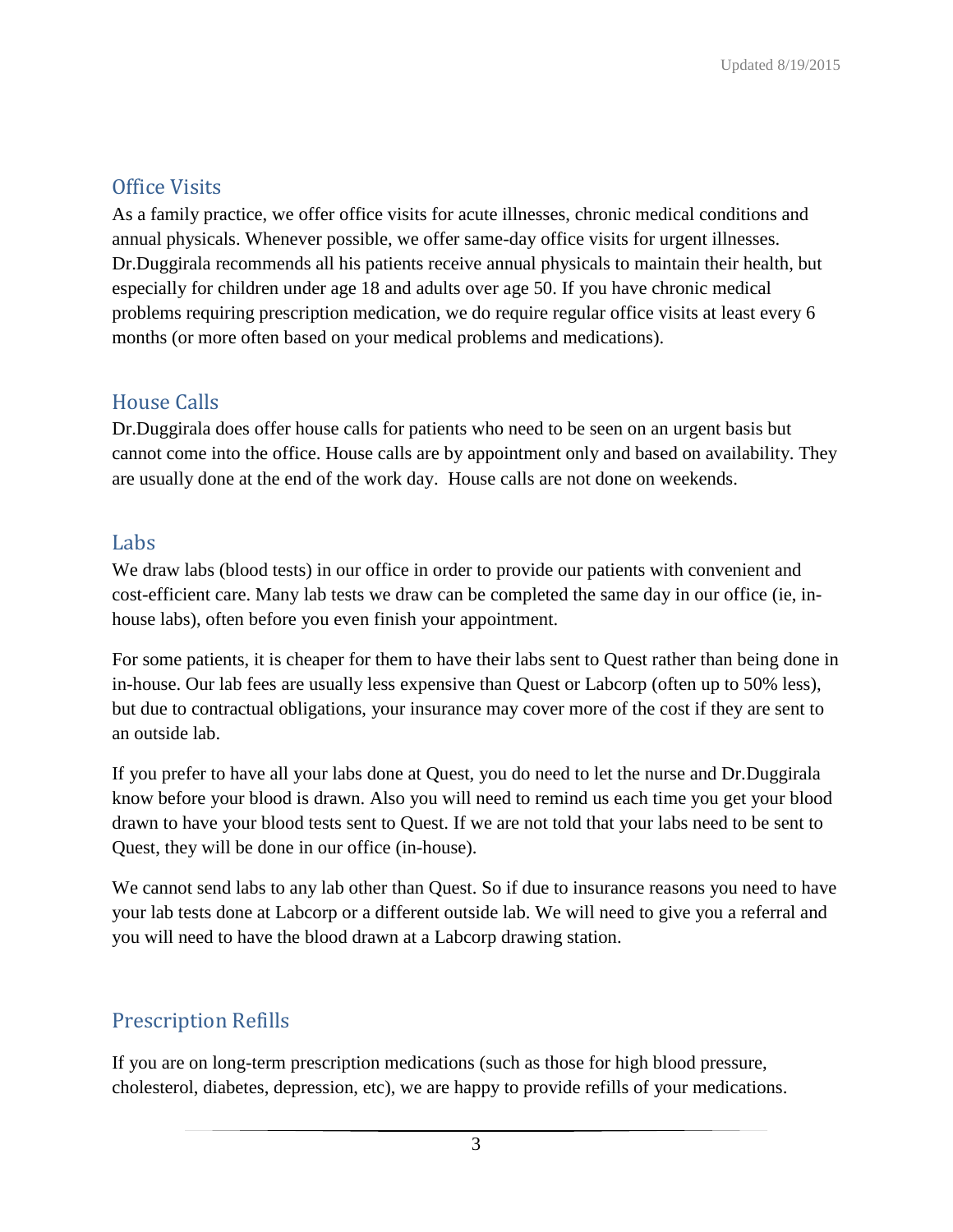Always call your pharmacy **FIRST** for refills, as you may have refills left. If you have no more refills available they will contact us.

Dr.Duggirala usually provides enough refills at each visit, so you have enough medication until you are due for either bloodwork or a follow-up office visit with him. When you are out of refills, this is a reminder to both you and him that you need a follow-up. All long-term medications need follow-up on a regular basis to make sure it is safe to continue them and that they are working properly. We do require patients on long term medications make follow-up appointments in advance in order to get regular refills.

Please let us know which pharmacy you use when you call or email us for refills. We can send 30 day or 90 day refills based on your preference, and if deemed appropriate by Dr.Duggirala. We can send prescriptions to mail order pharmacies but you do need to provide us the information for your mail order pharmacy (name, address, phone, fax number).

Dr.Duggirala does not refill antibiotic prescriptions. You must call the office to make an appointment if you feel you have an infection that needs antibiotics.

**Please be sure to ask for refills at least 7 days before your prescription runs out.** We are happy to refill medications for our patients, but we must be provided enough time to research and confirm your medications and send the confirmation to the pharmacy. This also provides enough time for the pharmacy to fill your prescription.

# **DEA Controlled Medications**

The Federal Drug Enforcement Agency regulates controlled medications (including those for pain, anxiety, sleep disorders and Attention Deficit Disorder). These are strictly regulated and non-compliance with the law can result in fines and possible incarceration. Therefore Dr.Duggirala believes that these medications must be used only when medically necessary and that all medical and legal guidelines be strictly followed.

In accordance with these guidelines, DEA controlled medications will only be written prescriptions for 1-3 month supply with no refills, based the type/schedule of the controlled medication. If a patient is on long-term Schedule II DEA controlled medications (such as Vicodin Adderall, Ritalin, etc), they will need to call the office every 1-3 months to get a refill. Some DEA controlled medications, such as Schedule II medications, require a written prescription, and cannot be called or faxed into the pharmacy. **DEA controlled medications will NOT be refilled outside of regular office hours,** so do NOT call Dr.Duggirala on evenings or weekends for refills of DEA controlled medications. Patients on Schedule II medications will need to be seen at least every 3months for a medication follow-up, and more often if there are medication or dosing changes.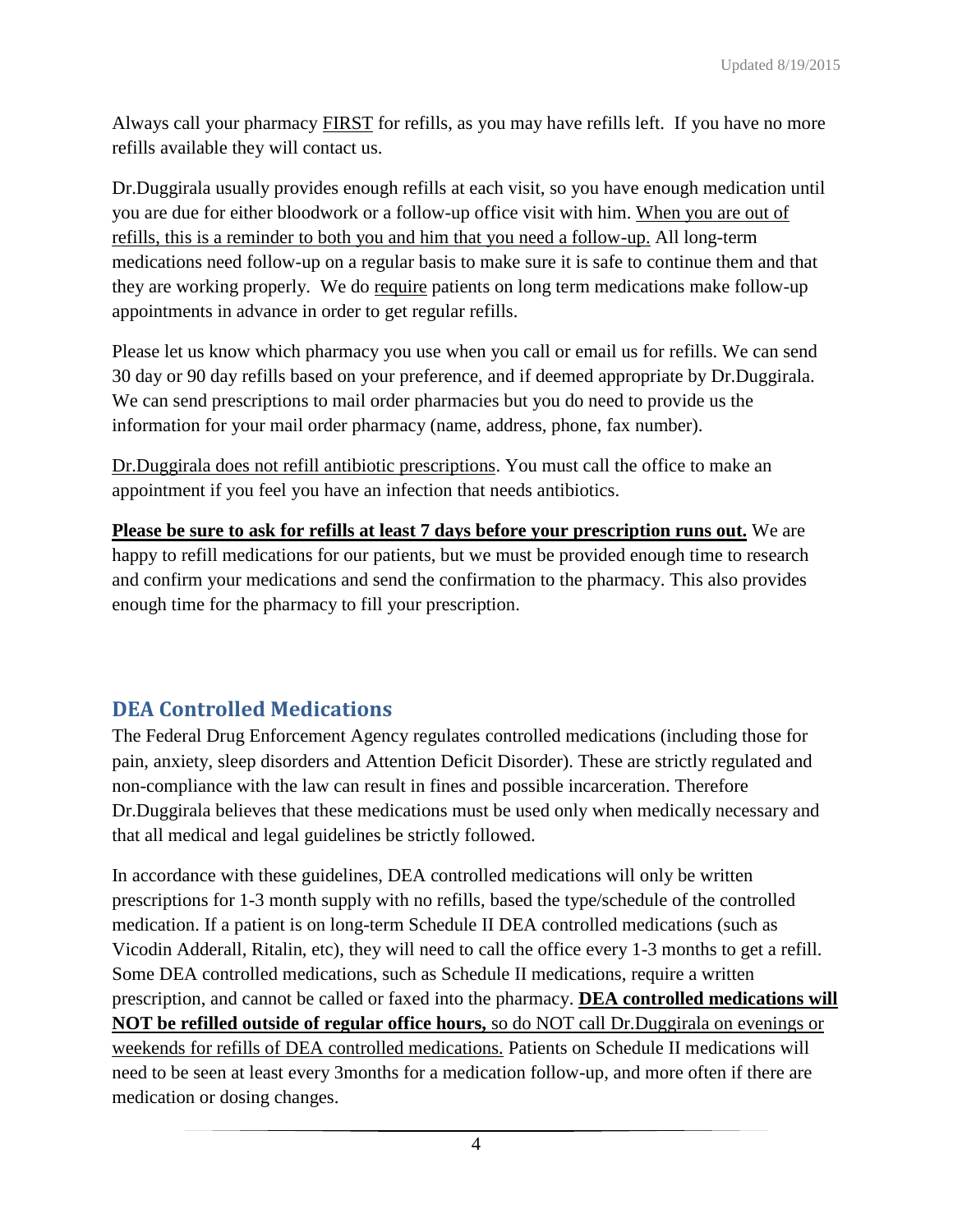All patients on long term DEA controlled medications will sign a Controlled Medication Contract with Dr.Duggirala. This contract will explain the guidelines under which a patient will receive long term controlled medications.

If a patient is not following up with Dr.Duggirala on a regular basis or is in violation of the Controlled Medication Contract, they will no longer receive refills of the medications and maybe discharged from the practice.

# **Practice Responsibilities**

As your primary care physician, Dr.Duggirala and his staff will strive to provide you with the best medical care possible, including:

- Provide comprehensive and high-quality primary medical care
- Treat all patients with respect, dignity and compassion
- Offer same-day appointments for sick visits, whenever possible
- Communicate with you about all test results in a timely manner
- Keep all of your personal and medical information private and confidential

To provide the best care possible, Dr. Duggirala offers many services beyond most primary care physicians:

- He is on-call for his patients 24/7. You may call him on his cell phone anytime after regular office hours. His cell phone number is on the office voicemail. After-hours calls are strictly for urgent issues. It is not for prescription refills or making appointments. This is a courtesy service for his patients. He values his private time with his family and appreciates the courtesy that his patients have shown him to only call him for truly urgent matters. Do not call Dr.Duggirala on-call (after hours or on weekends) for prescription refills. Refills will be done during office hours only.
- He offers house calls for patients who need to be seen on an urgent basis but cannot come into the office. House calls are by appointment only and based on availability. They are usually done at the end of the workday. House calls are not done on weekends and holidays.
- We have a patient portal (a secure website) where patients can get test results, send secure email to Dr.Duggirala or his staff, get copies of their medication or immunization list, or ask for prescription refills and appointments. We offer this premium service free of charge to our patients. There is a link to our patient portal at our website www.poolesvillefamilypractice.com
- Since many labs are done in the office, you can often get test results the same day or even before you leave the office.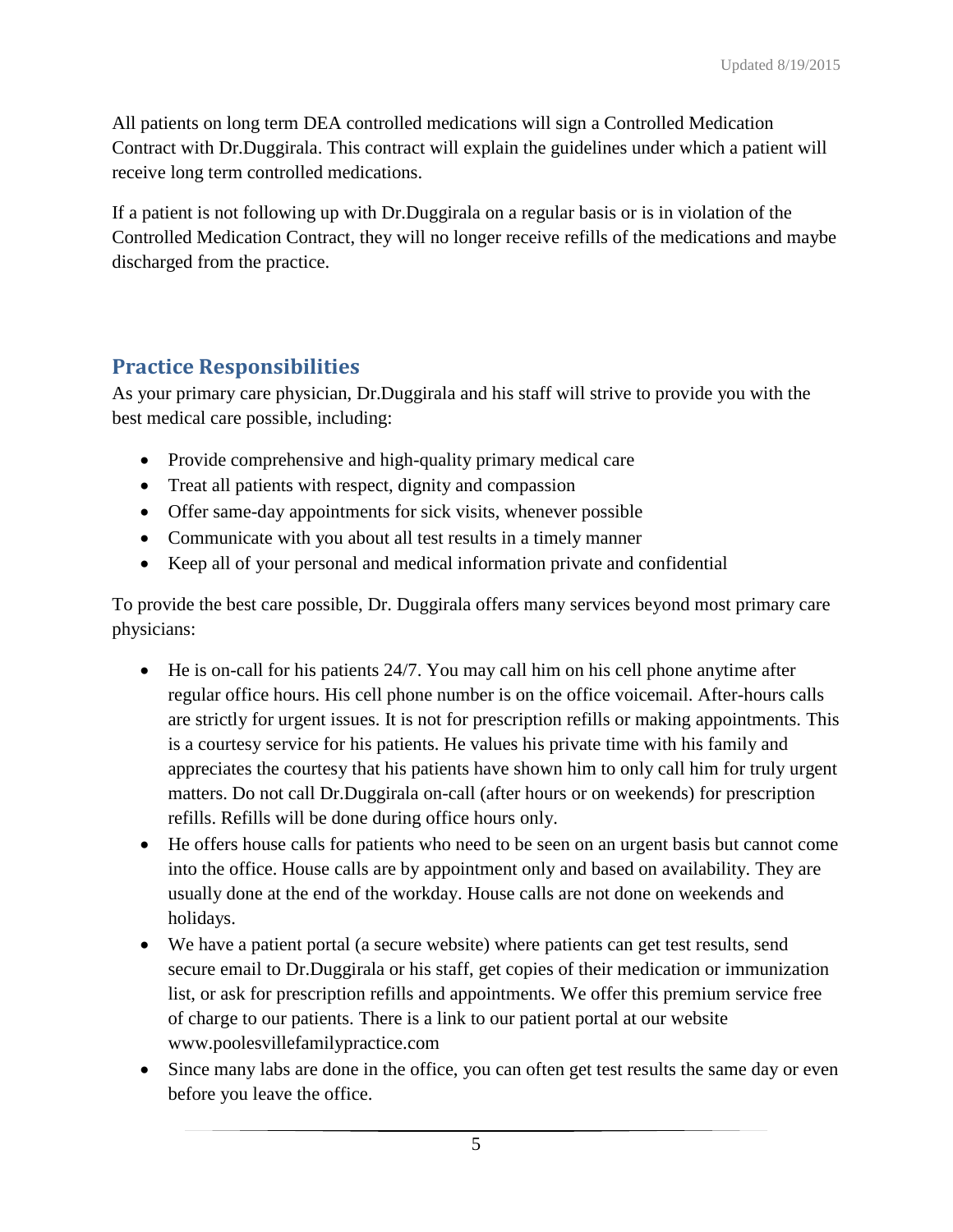# **Medical Records**

We will provide copies of your medical records in a timely fashion (usually within 7 days). If you require a copy of your entire medical record, we will place it on a flash drive. We only charge for the cost of the flash drive. Please check with our office for our current charge for the flash drive. We do this for the convenience of our patients, but also to reduce cost to our patients. Current charges for paper medical records, as regulated by the State of Maryland, are significantly higher.

Please remember that each patients medical record is the property of Poolesville Family Practice, though you are always entitled to a copy of the medical records, the records themselves must be kept by the practice as required by law.

### **Patient Responsibilities**

In order to provide the best medical care possible we ask the following from our patients:

- Keep us informed of up to date personal and insurance information. We will ask you to fill out new personal and insurance information at least once a year or whenever it changes so we may bill you and your insurance company properly. We do ask that you bring your insurance card and picture ID to EVERY visit.
- To come to all appointments on time and inform us in a timely fashion. If any appointments need to be cancelled or rescheduled we require 24 hour notice for cancellation all appointments. We do charge for missed appointments or appointments not cancelled as required. The current charges for missed appointments are posted in the office and on our website.
- Timely payment of all bills. We do submit your bill to your insurance company, but you are ultimately responsible for the bill. If a bill is mailed to you, we expect payment within 30 days of receipt. If it is not paid within 30 days, you may be charged a finance charge and late fees. Please check with our office for current finance and late charges. If the bill is not paid within 90 days, your account may be sent to collections and you may be discharged from the practice.
- Providing an accurate and complete medical history.
- Treat our staff and other patients with respect and courtesy.

If we feel that a patient has not lived up to their responsibilities, we may decide that it is in the practice's best interest to end the Doctor-Patient relationship. If this occurs the patient will be given notice from Dr.Duggirala and he will provide emergency care only, for up to 30 days. It will be the patient's responsibility to find a new primary care physician within that time. If a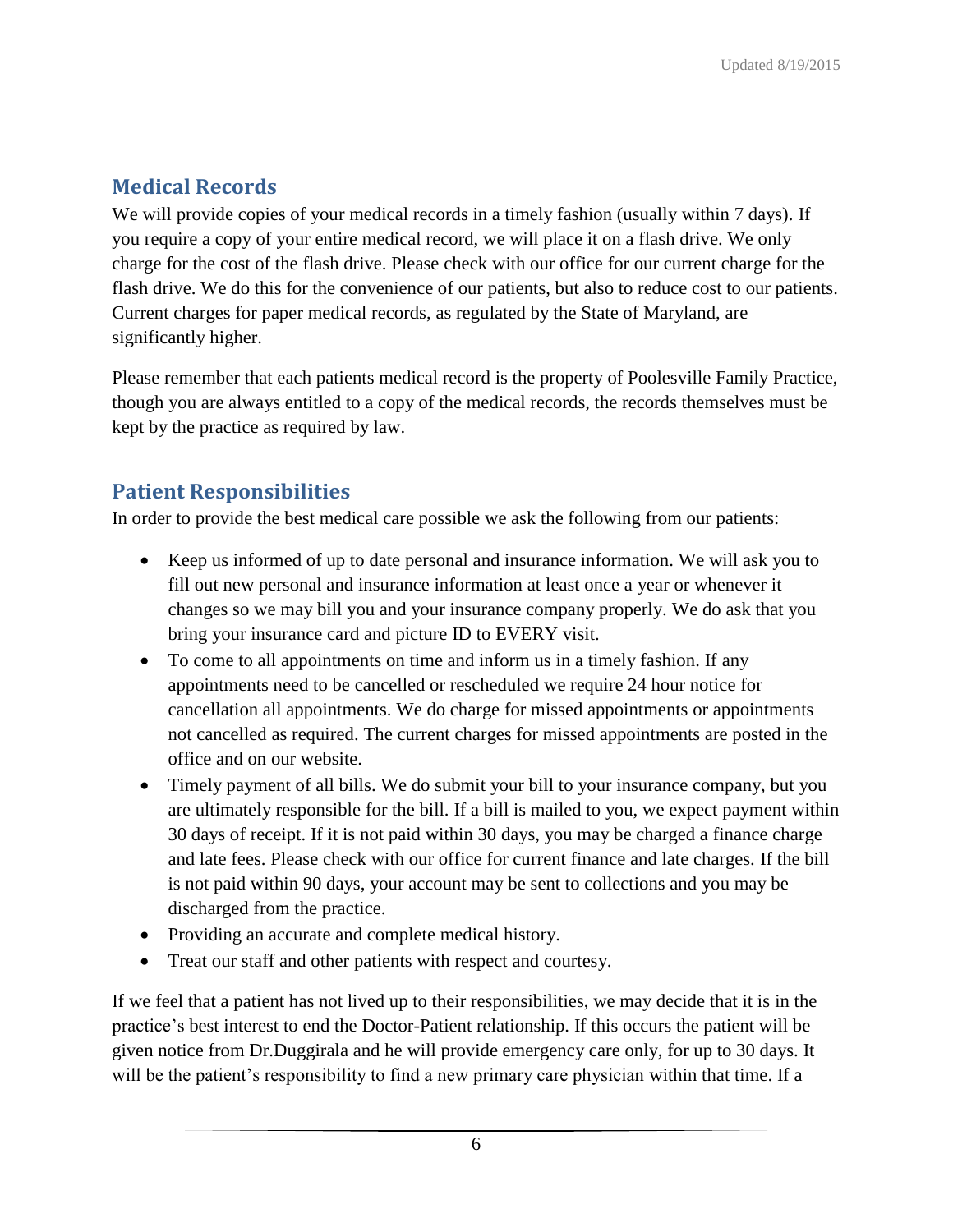patient needs to find a new physician, we recommend they call their insurance company or the Montgomery county medical society (301-921-4300) for a referral.

### **Payment of Bills**

As a small family doctor's office our existence and income is based on our patient's timely payment of bills. Because we do not contract with any private insurer, our income is mostly generated by patient payments.

We do expect payment at time of service. As a courtesy, for some private insurances, we will submit the bill to the insurance and after we receive their payment and EOB (Explanation of Benefits) then bill the patient for the remaining balance. If we send your bill to your insurance company first, once you get your statement for the remaining balance, we do expect payment within 30 days.

For patients who have not yet met their deductible, we do expect full payment of their bills at the time of service until their deductible is met.

To lower the upfront costs of medical care, we do have a *Standing Credit Card Authorization Plan*. Under this plan, patients will pay 25% of their bill at the time of service and sign a standing credit card authorization that allows the office to automatically charge their credit card when we receive the explanation of benefits (and payment, if any) from their insurance. If we do not receive an explanation of benefits from the insurance within 60 days, the credit card will be charged the entire remaining balance of the bill.

For patients who do not make timely payments (either at time of service or within 30 days of their bill), there may be finance charges and late fees. If it is not paid within 90 days, the account may go to collections and the patient may also be discharged from the practice. Please call the office for current finance charges and late fees.

If you are having financial problems or do not have insurance, please talk to our office about working our payment terms.

### **Missed Appointments**

In order to offer timely and convenient appointments to all of our patients we ask that our patients come to their appointments on time and let us know at their earliest convenience when they have to cancel an appointment.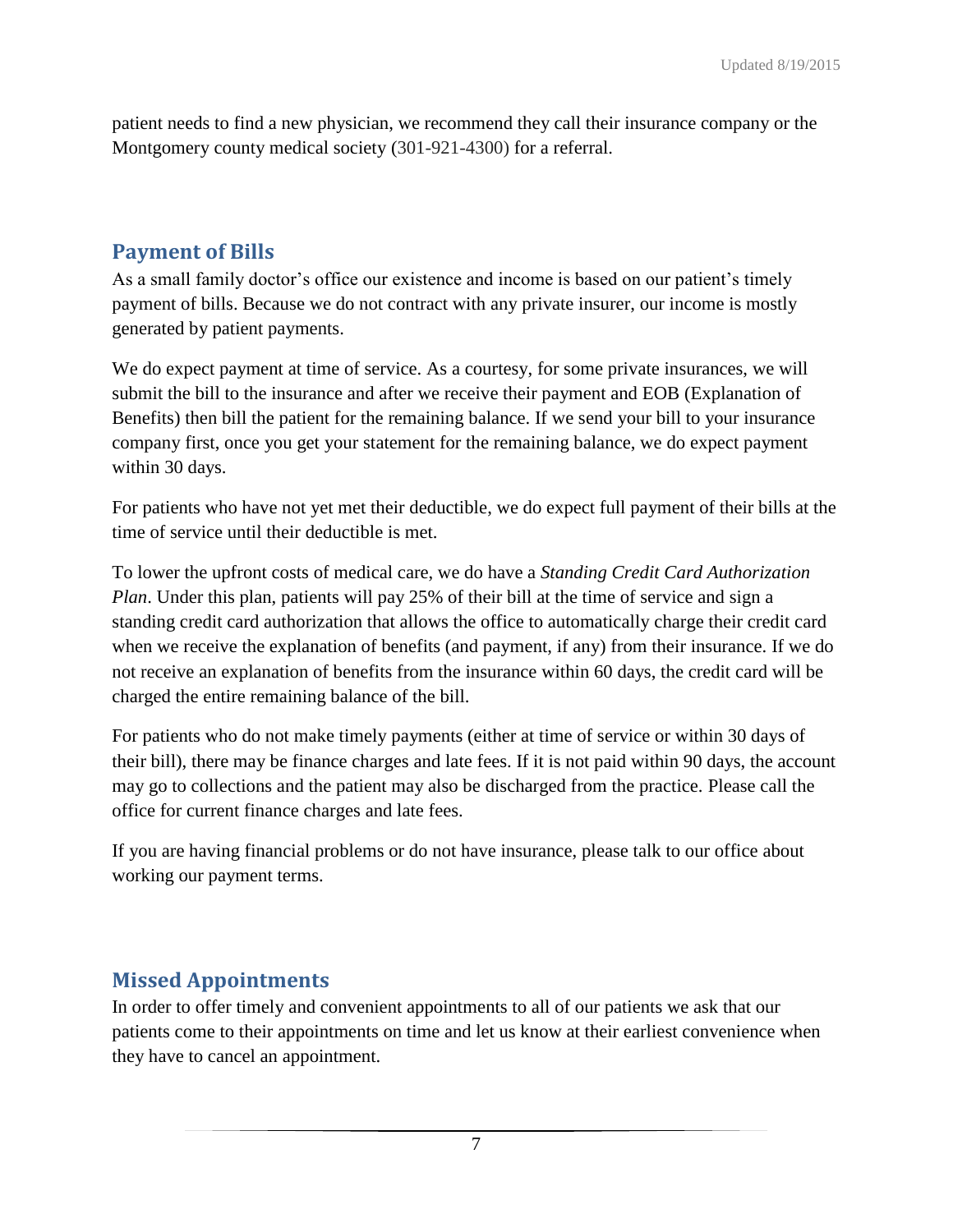We have the following charges if a patient misses an appointment or does not cancel the appointment at least 24 hours before the appointment:

Missed Nurse's visit: \$20

Missed Doctor's visit: \$35

Missed Annual Physical Visit: \$50

We reserve the right to change the missed appointment fees at any time, please refer to the posted signs in our office or the practice website (www.poolesvillefamilypractice.com) for the most up to date fees.

### **Insurance Issues**

To allow us the freedom to spend as much time as our patients need and allow medical judgment to be the sole reason that directs their care, Dr.Duggirala does not contract with private HMO or PPO insurance.

Poolesville Family Practice is NOT contracted with any private insurance company (we are only contracted with Medicare). A patient's bill would probably be lower if they were to go to a doctor contracted with your insurance, however we do believe patients will receive better and more personalized care in our practice.

The patient is responsible for the payment of the bill at time of service or through the *Standing Credit Card Authorization Plan*. The office may submit the bill to a patient's insurance company, but any portion of the bill that is not paid by the insurance company is the responsibility of the patient. Our payment contract is with the patient, not the insurance company, so the patient is ultimately responsible for all bills. If we do not receive an explanation of benefits from the insurance company within 30 days (the maximum time allowed for insurance companies to submit explanation of benefits to a doctor's office in the state of Maryland), then the remaining balance of the bill will be the responsibility of the patient. The patient can be given a copy of the bill to submit on their own to their insurance company.

If a patient has HMO insurance, neither the patient or our office is allowed by law to submit this claim to the HMO insurance company. So a patient is not allowed to send any claim from our office to an HMO insurance company for reimbursement, as there may be legal implications.

### **Frequently Asked Questions**

**Why doesn't Dr.Duggirala take my insurance?**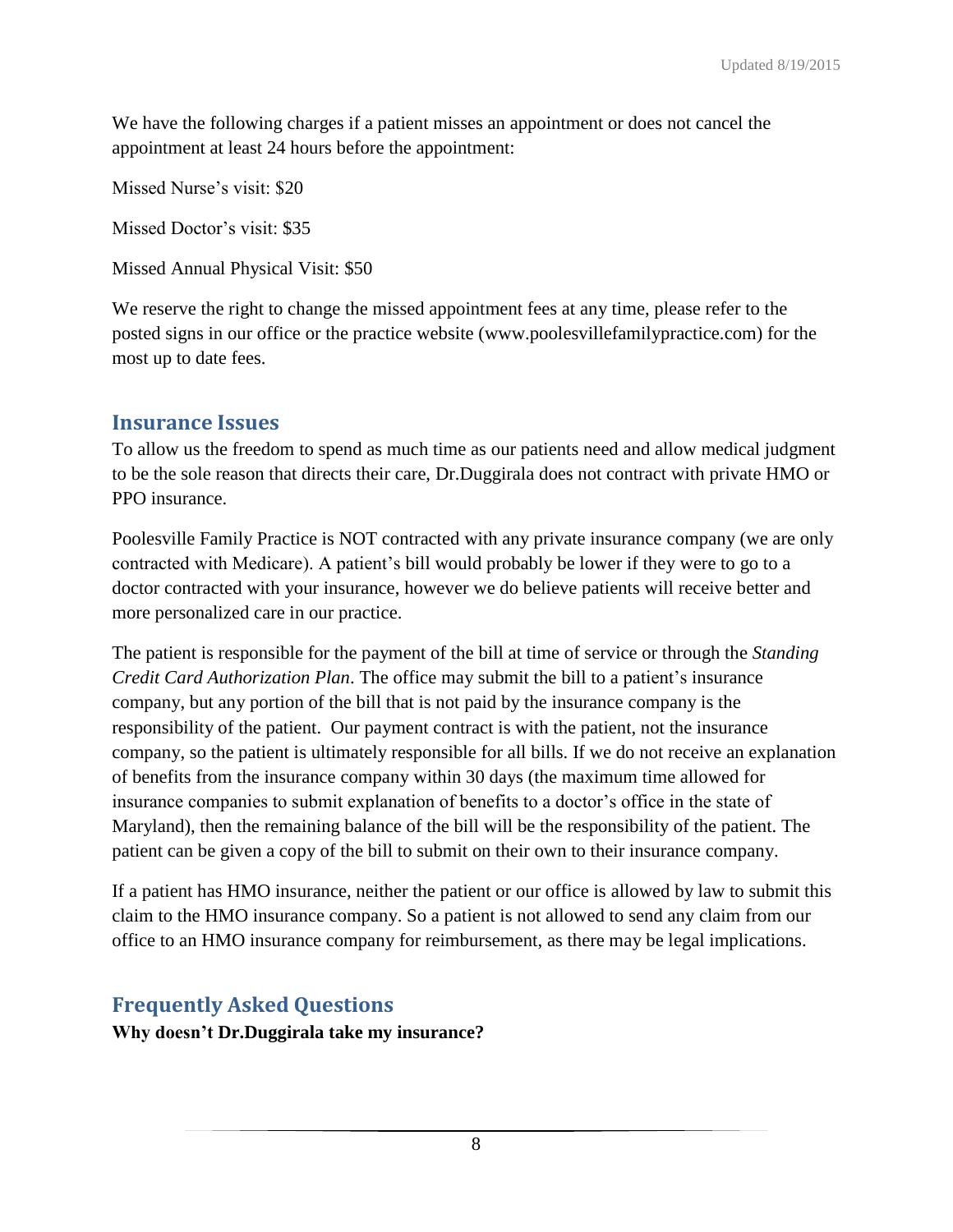Dr. Duggirala's only concern and responsibility is to his patients. By not contracting with insurance companies he is not burdened by their rules and red tape. He believes that only a doctor and patient should be making medical decisions, not insurance companies.

Not contracting with insurance companies allows Dr.Duggirala to:

- Spend more time with his patients
- Allow for same day sick visits
- Reduce costs by having less administrative overhead
- Allow medical judgment to be the sole reason that directs their care.

#### **How do I get reimbursed by my insurance company?**

As a courtesy to you, we will submit your bill to your PPO or POS insurance plan and you will pay the difference of what is not covered by your insurance company. Payment is expected at the time of service for some insurances (such as Blue Cross/Carefirst), as they often do not send us any payment. HMO plans do not allow any out-of-network provider to be reimbursed. So if you have a HMO plan, neither we nor you are allowed to send the bill to your plan (as stated by Maryland law).

#### **I am concerned about my out of pocket cost?**

Our fees are similar to most in-network physicians (and often much lower than other practices in Montgomery County), but since you are going 'out-of-network' you may be paying more out of pocket.

By having a convenient doctor's office with short wait times, same day appointments, and lab draws in the office, you will be saving valuable time, getting personalized service and getting good value for your healthcare dollar.

#### **Do you accept Medicare?**

We accept Medicare. Please call the office to find out if we are currently accepting new Medicare patients.

#### **Do you accept Medicaid?**

We do not accept Medicaid.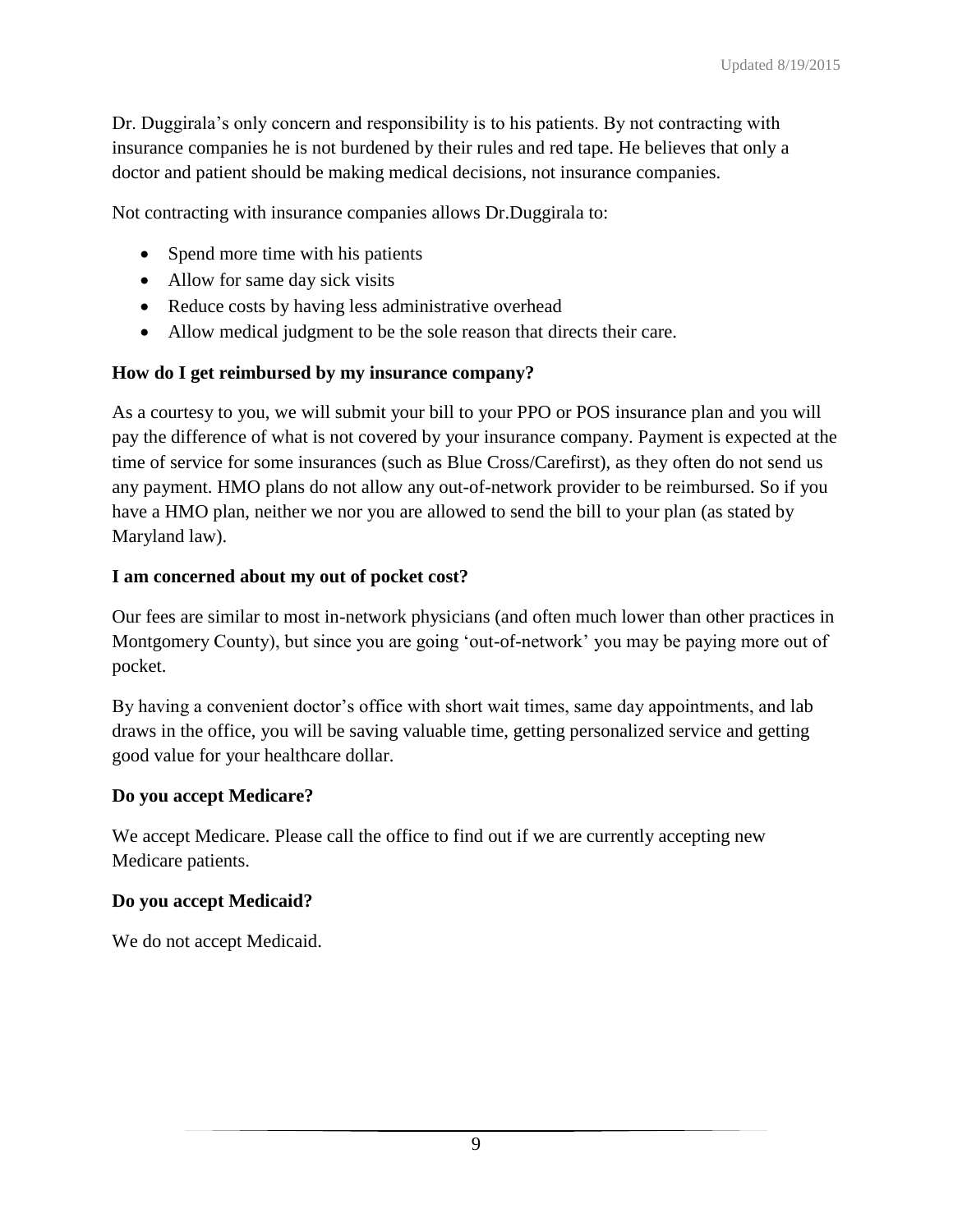### **Medicare**

Dr.Duggirala is contracted with Medicare. So the bill for Medicare beneficiaries will be sent to Medicare and the patient (or their secondary insurance, if they have one) will be responsible for the co-payments. We do not contract with Tricare (insurance for military members and their families) or other secondary insurances, so the patient will be responsible for co-payments.

Medicare is currently going through many changes and it is often changing its rules on what services it pays for, how much it pays and how often the patient can get certain services. We always try to keep our patients informed when these issues may impact them, such as with Advanced Beneficiary Notices (ABNs).

Medicare is also moving from paying just when a patient needs sick care ("fee for service") to trying to keep patients healthy. In doing this they do expect primary care physicians, such as Dr.Duggirala, to provide specific services to keep Medicare patients healthy. These services include annual wellness exams, chronic care manangement, hospital follow-up appointments, etc. Dr.Duggirala does want his Medicare patients to use all of their Medicare benefits and take all reasonable measures to keep his patients healthy. Therefore he does ask his Medicare patients to comply with all of the recommended services above.

### Medicare ABN Forms

#### **What is an Advanced Beneficiary Notice or "ABN"?**

An ABN is a form that lets a patient know that they may have to pay for a test their doctor has ordered if Medicare refuses to pay for it. The ABN helps the patient to make an informed decision about whether to obtain the service and pay for it or choose not to receive it. (If a patient decides not to receive a test the doctor ordered, they should notify their doctor that they did not get the ordered test.)

#### **Why won't Medicare will pay for this test?**

Medicare pays only for tests that **it** considers medically necessary. This may differ from whether the doctor thinks it is medically necessary. If the diagnosis given by the doctor is not one of the diagnoses Medicare will accept for that test, the test will not be considered medically necessary by Medicare and Medicare will not pay for the test.

#### **If Medicare says the test is not medically necessary, then why perform it?**

Dr.Duggirala has made a medical judgment that the patient needs the test. When Dr.Duggirala says a test is medically necessary he considers a patient's personal history, the medications being taken and current standard medical practices. Medicare often believes a test is not medically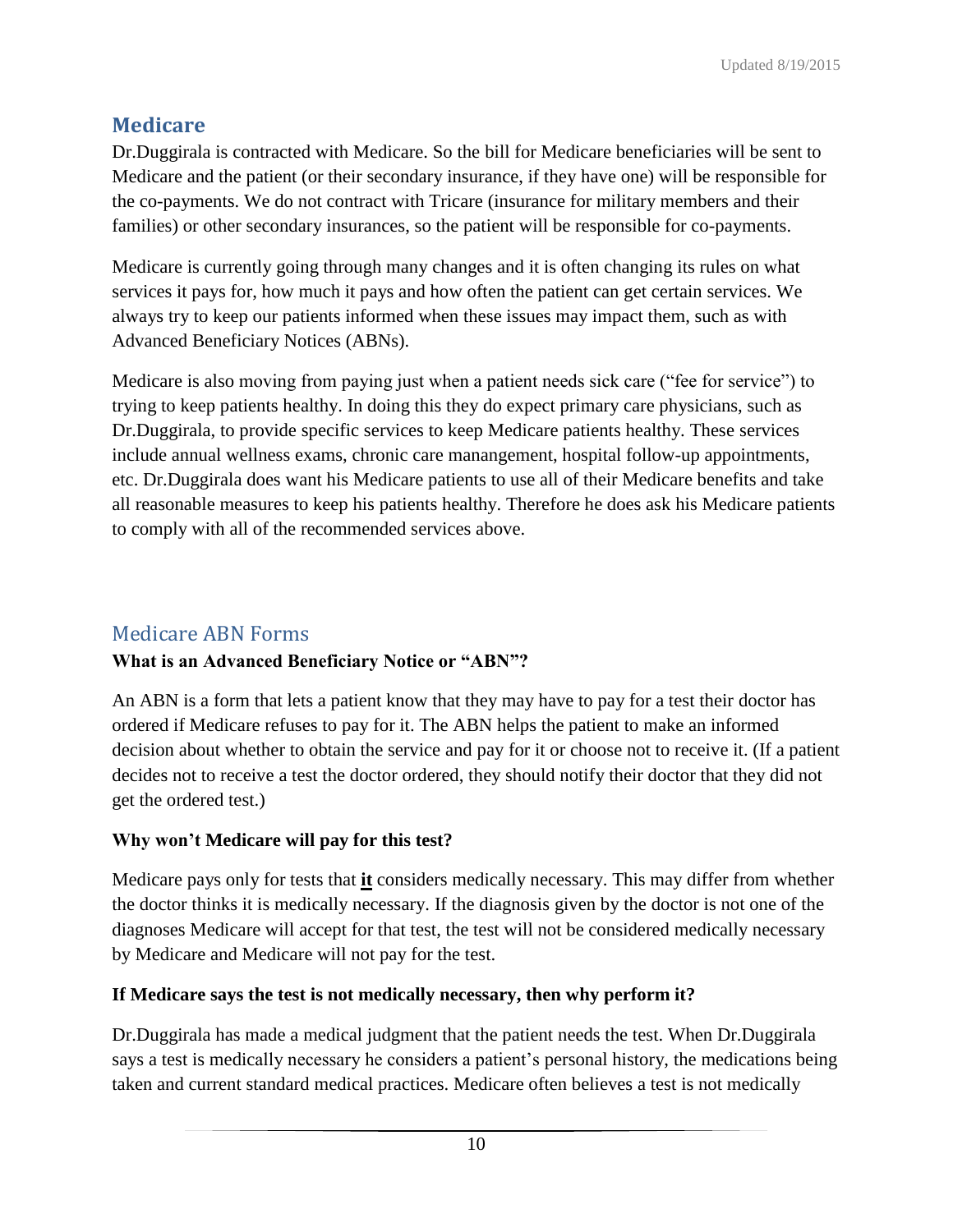necessary for all medicare patients, but Dr.Duggirala may believe that it is medically necessary for that patient's particular condition.

#### **Is paying out of pocket for diagnostic tests for Medicare patients something new?**

The ABN is not new — it has been around for many years. There have been recent changes in how Medicare pays for diagnostic tests and these changes make it more likely that Medicare may not pay for a diagnostic test.

#### **Why does a patient need to sign the ABN?**

If a patient receives an ABN that means that we think that Medicare may not pay for those services. We ask patients to sign an ABN whenever Medicare may deny payment for the specific test the doctor has ordered to document that we have notified the patient that they will likely be responsible for the bill. We do this even if there is only a small chance Medicare may not pay for it, so that the patient is aware that they may be responsible for the bill.

#### **Must a patient agree to the ABN?**

No, there are three choices.

1 . The patient may agree to the ABN and have the test performed. If Medicare denies payment the patient will be responsible for payment.

2. The patient may refuse the service and choose not to have the test performed. However, by not having the test performed, the patient will be going against the medical advice of Dr.Duggirala. If the patient chooses not to have the test performed the patient needs to notify Dr.Duggirala that they do not want to have the test done, so Dr.Duggirala may discuss alternative tests, if any.

3. The patient may refuse to sign the ABN and go ahead with the testing. A witness will sign the ABN to indicate that the patient has been advised of the ABN, refused to sign it, but still wants the test performed. Under Medicare guidelines, the patient may be held liable because they were notified of the likelihood of a Medicare denial.

#### **Will the patient be billed immediately for any services that require an ABN?**

The office will always bill Medicare first, even if we think there is a strong possibility it may be denied. The patient will be responsible for the entire amount of the billed services only if Medicare denies the claim. The patient may appeal the denial with Medicare if they think